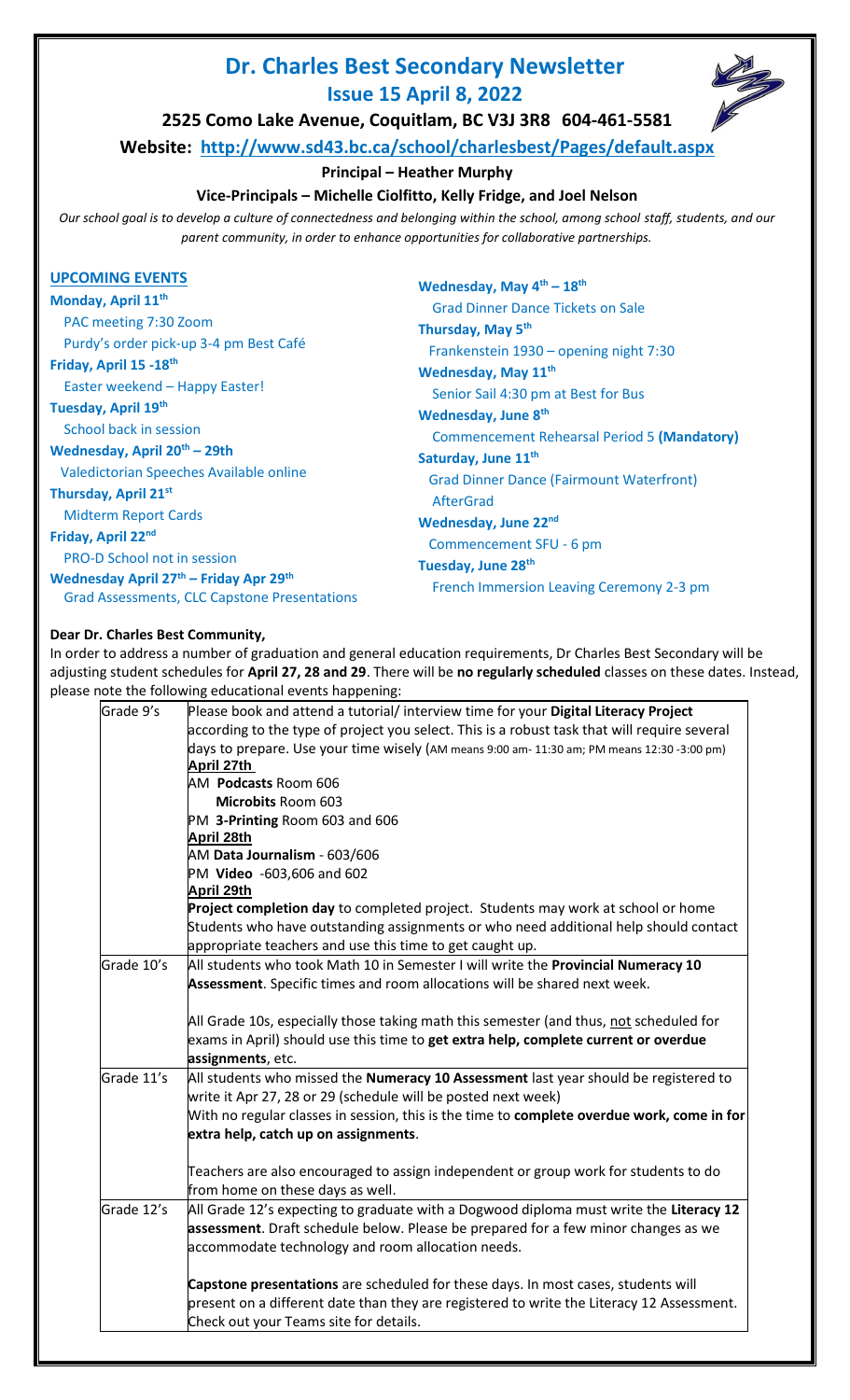#### **IMPORTANT GRADUATION INFORMATION 2022**

All Grade 12's in the Province are required to write the Literacy 12 Assessment in order to graduate. With consideration of the January exam session being cancelled by the Ministry, we have scheduled every eligible grade 12 to write this mandatory assessment between April 27 and  $29<sup>th</sup>$  according to the following alphabetical arrangement:

|                      | Lab 1 - Room 208           | Lab 2 Room 213          | Lab $3 -$ Room 216           |
|----------------------|----------------------------|-------------------------|------------------------------|
| Wed Apr 27 at 8:15   | Abe, K.-Brian, J           | Brodt, L. - Chisholm, C | Chong, K.- Di Paola, J.      |
| Wed. Apr 27 at 12:15 | Dixon, E. - Gibb, S.       | Gibney, Z.- Hayman, C.  | Head, $R. - Ju$ , O.         |
| Thu Apr 28 at 8:15   | Kachchakaduge, R. - Lee, C | Lee, E. - Marban, T.    | Marinkovic, T. - Ngo, L.     |
| Thu Apr 28 at 12:15  | Nguyen, D. - Peterson, K.  | Pham, E. - Schmid, B.   | Schoutens, A. - Thompson, B. |
| Fri. Apr 29 at 8:15  | Tindle, A. - Wilson, M.    | Wingrove, E. - Zhu, A.  |                              |

While it is possible that minor adjustments will need to be made to this initial schedule (due to technical or Ministry requirements), your child should be prepared to write the exam according to this schedule. Individual preferences can not be accommodated.

Note that there will also be a June exam session for those who wish to re-write this assessment or for those unable to attend this session due to illness. We do not recommend postponing for non-essential reasons as students risk delaying their graduation status by waiting until June to complete this requirement.

Please note, this Provincial Assessment **is in addition** to the Capstone presentations - another graduation requirement being scheduled on these same three dates. Your child's CLC teacher will have more information.



**Be Bear Aware!**<br>
On Thursday we received reports of a bee<br>
portables. We want to remind students tt<br>
the bear, and make a wide detour around<br>
but slowly back away until out of sight an<br>
in groups whenever they can. If we On Thursday we received reports of a bear sighting at the back of the property behind the portables. We want to remind students that if they spot a bear in the distance, do not approach the bear, and make a wide detour around its area, or head in the opposite direction. Do not run, but slowly back away until out of sight and then report to the office. Students should also travel in groups whenever they can. If we encounter a wild animal that may impact the school, we will move to a "Shelter in Place" situation where normal activities within the school continue and any students who are outside would be brought into the building and remain indoors.

#### **GRAD FRIENDSHIP PHOTOS – April 12th** - Attachment

#### **Grad Friendship Photos for Tuesday, April 12th 3:30-8pm! Booking open.**

Only 1 booking per group is necessary so one person in the group will be responsible for booking the appointment and distributing one 4X6 photo to each student in the party. Photos will be delivered back to the school in 2-3 weeks after the sitting. Cost for each student in the photo is \$2 students are to bring CASH at the time of the photo. If a student is in multiple groups they will be required to pay \$2 for each grouping. All the money collected will be donated back to the grad class and put towards Dr. Charles Best Grad 2022 Celebrations!

#### **SENIOR SAIL**

Tickets on sale now! Limited number available on the school website, Click [here](https://sd43.schoolcashonline.com/) to purchase.

#### **PURDY'S ORDER PICKUP**

Please pick up your prepaid orders on Monday April 11, 2022 between 3 – 4 pm outside the Cafeteria doors.

#### **GRAD 2023 SPRING FLOWER FUNDRAISER –** Attachment

Funds raised will go towards reducing the cost of the Graduation 2023 Dinner & Dance. Sales Deadline: Tuesday, April 19, 2022, at 12:00PM Exact Delivery Date: TBD Link: https://charlesbestgrad2023.growingsmilesfundraising.com





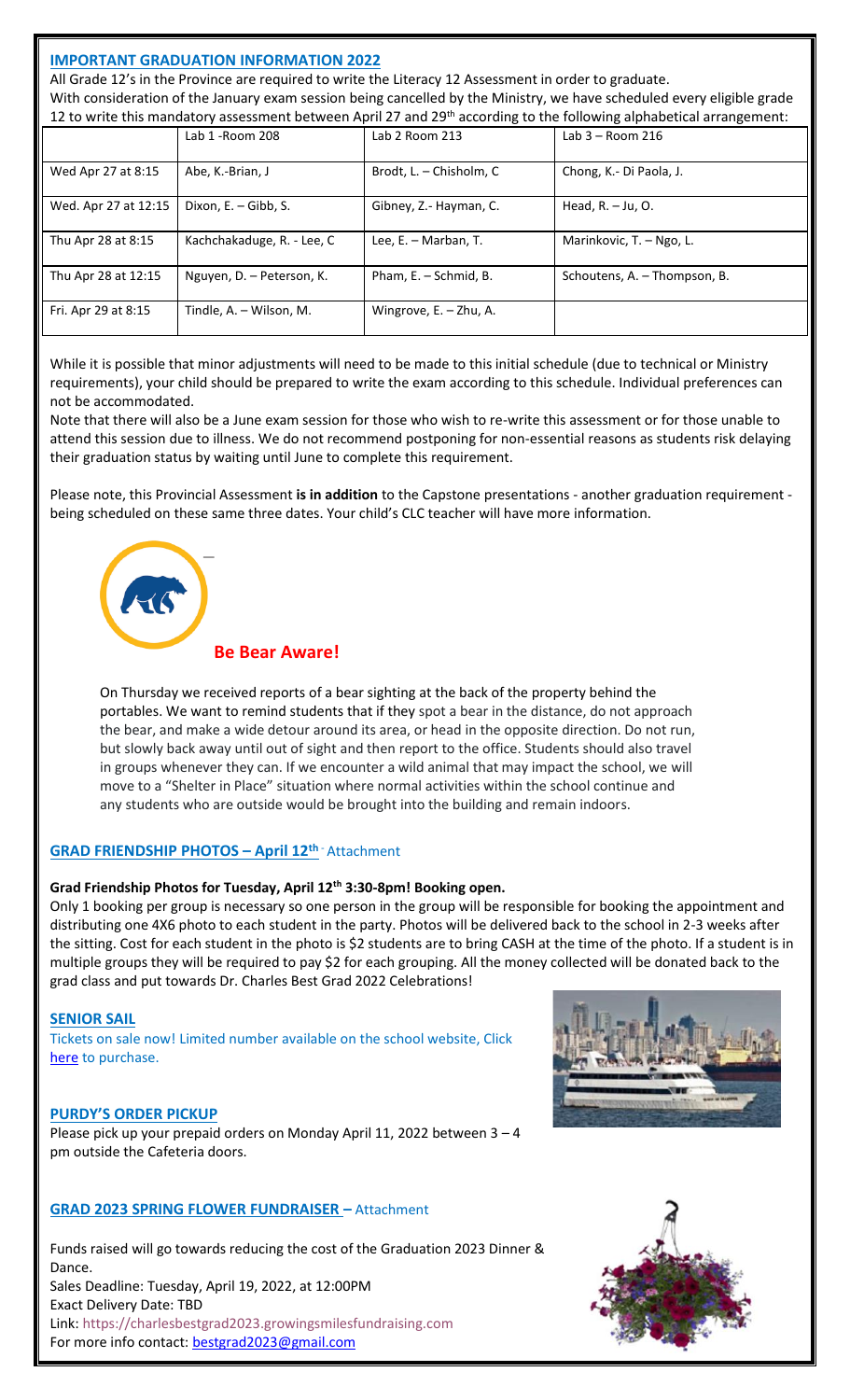#### **DR. CHARLES BEST SECONDARY PRESENTS – FRANKENSTEIN 1930**

The Best Players are back and rehearsing for our first performance in over two years. *Frankenstein 1930* by Fred Carmichael is a chilling adaptation of the Mary Shelly classic. The play harkens back to a time when monsters existed in people's imaginations. This genre thriller/ comedy is packed with the right balance of screams and laughs and brings me back to a time when I used to dim the lights and settle in with a group of friends to scare ourselves silly watching monster movies. Not to brag, but our talented cast is



bringing it to life quite believably. Audiences will love it like a Friday night late show. It is frightening, funny and campy and you won't want to miss it. *Frankenstein 1930* opens *Thursday opens May 5th, running May 6th, 7th, 12th, 13th, and 14th . Directed by Brad Case,* tickets prices will be \$12.00 for adults and \$10.00 for seniors and students. Box office opens at 6:45 PM with doors at 7:00 PM and curtain at 7:30 PM.

#### **STUDENT LEARNING SURVEY 2021/2022**

The Provincial Student Learning Survey is unique in its scope, size and usefulness to schools. It gathers information from parents/guardians/caregivers, teachers, and students on topics related to school environment, safety, and achievement. The information is used for planning in individual schools and provides a district and provincial perspective. During the months of February to April, School District 43, Coquitlam is participating in the 2022 Ministry of Education Electronic Anonymous Student Learning Survey Project in cooperation with all other school districts throughout the province.

Parents/Guardians/Caregivers of grade 10 AND 12 students can complete the online Anonymous Student Learning Surveys **any time before 11:59 pm April 29th, 2022**, providing immediate results to the school and the district.

#### **To complete the survey:**

- 1. Go to any computer that has an up-to-date internet browser access at home, work, or school.
- 2. Go to www.bced.gov.bc.ca/sat\_survey/access.htm
- 3. Under the section *Direct Access – no logon number required* select:
- District: Coquitlam (#43)
- School: Dr Charles Best
- Language: the language of your choice

4. Complete the survey by clicking on the appropriate circle to answer each question. Move to the next set of questions by clicking on the right arrow in the bottom right corner of the screen. Click on the left arrow to navigate backwards.

- 5. When you are finished the survey, you will get a message "Thank you for sharing your views".
- 6. Once complete, your school will have the results immediately.

Thank you for participating in this innovative project. If you need more information or would like to see the results for the district or your school, consult with your school.

#### **ELECTRONIC WASTE COLLECTION: -**Attachment

Don't know what to do with electronic waste sitting at home, taking up space? Here is your chance to get rid of it, make sure it is recycled properly and also help a school district 43 student with a chance to win a scholarship. **From Monday April 11th – Friday April 29th there will be a bin located on the left side of the front entrance. Please check the list of accepted items and carefully bag or box all items before placing in the bin.** Thank you for your participation with this recycling endeavor.





**SUMMER LEARNING 2022** – Attachment

Registration for Secondary Full Credit courses is May 11<sup>th</sup>, 2022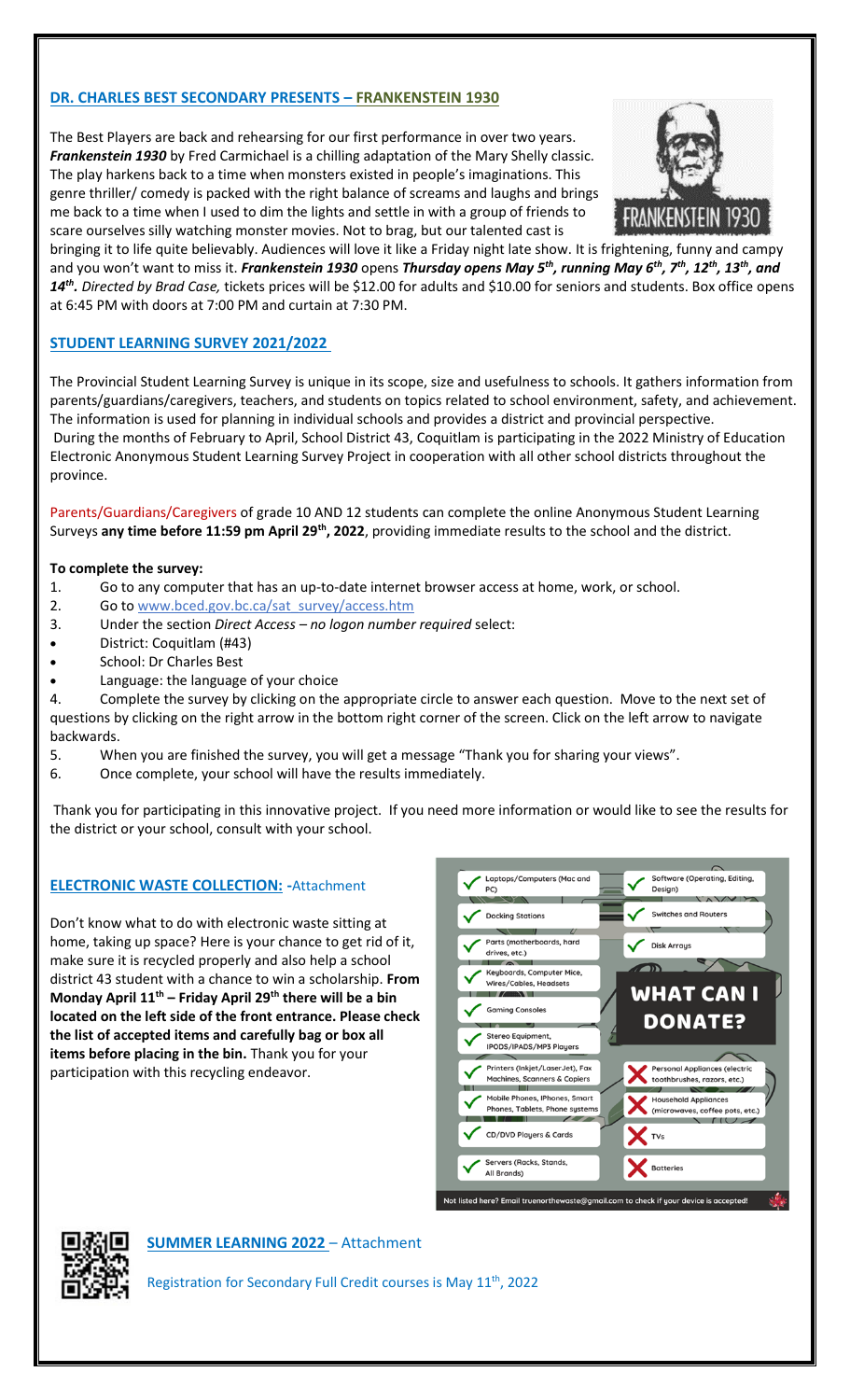#### **JOB OPPORTUNITIES with SD43 Casual Clerical**

Coquitlam School District invites applications from individuals for the position of on call casual clerical. This on call position provides administrative support at elementary, middle, and secondary schools as well as other various district locations throughout the district in in Coquitlam.

The successful candidate must have a strong ability to multi-task and interact with students, parents,

teachers, support staff and administration.



**Temporary Speech Pathologist (full time)** 

# **NOW HIRING**

**View current job opportunities at** sd43.bc.ca/careers

Applicants must be able to type a minimum of 50 wpm. A strong secretarial background is required, and knowledge of bookkeeping and accounting is an asset.

Successful candidates will be available Monday – Friday, 5 days per week and be willing to accept callouts to all locations in our District. We offer \$26.09-\$ 27.39 per hour plus 16% in lieu of benefits.

To apply, please click on the following link and create a user account/profile.

<https://ejp.sd43.bc.ca/postings/Account/Login> . Once you have completed your profile you will have access to the job postings. Please attach a cover letter and resume.

#### **Casual Noon Hour Supervisors**

School District #43 Coquitlam is looking for Casual Noon Hour Supervisors. This position requires individuals to be available on an On-Call basis to supervise students indoors and outdoors during lunch break (one hour per day) at various schools throughout the District in Coquitlam, Port Coquitlam, Port Moody and Anmore.

Previous experience working with groups of children is an asset. Successful candidates will be available over the lunch hour Monday – Friday, 5 days per week while the school is in session and be willing to accept callouts to all schools in our District. We offer \$22.30 per hour plus 16% in lieu of benefits.

To apply, please click on the following link and create a user account/profile.

https://ejp.sd43.bc.ca/postings/Account/Login. Once you have completed your profile you will have access to the job postings.

#### **PAC CORNER:**

**CALL FOR NOMINATIONS FOR PAC EXEC POSITIONS** - The Executive members of the Dr Charles Best Parent Advisory Council (PAC) are looking for more parents to get involved in the PAC and consider joining the executive for the 2022/2023 school year. There are still several opportunities before the end of this school year to join a general PAC meeting and find out all the amazing things that the PAC is doing in the school community. All parents and caregivers of Dr Charles Best students are automatically members of the PAC, and we encourage everyone to participate! Even just attending one of our meetings gives you a chance to learn about what's going on at Dr Charles Best and to voice your opinion on some major issues. There will be a PAC Annual General Meeting in June and during this meeting, the PAC executive for the school year 2022/2023 will be elected. All positions are open for nominees to give all new members an opportunity to participate. Please see the attachment for a detailed description of the roles and responsibilities of each position.

#### **MEETINGS:**

**Topic: Dr. Charles Best PAC General Meeting Time: Apr 11, 2022 07:30 PM Vancouver** Join Zoom Meeting <https://us02web.zoom.us/j/83893564150> Meeting ID: 838 9356 4150

**Topic: Best Grad 2023 Parent Committee Time: Apr 25, 2022 07:30 PM Vancouver** Join Zoom Meeting <https://us02web.zoom.us/j/81028662743> Meeting ID: 810 2866 2743



Meeting ID: 674 778 7358 Passcode: grad2022

**Topic: AfterGrad 2022 Meeting Time: Apr 27, 2022 07:00 PM Pacific Time (US and Canada)** Join Zoom Meeting <https://us02web.zoom.us/j/6747787358?pwd=eU1KY1JCYnVEd3JRcnQ3RTQ0NTZJUT09>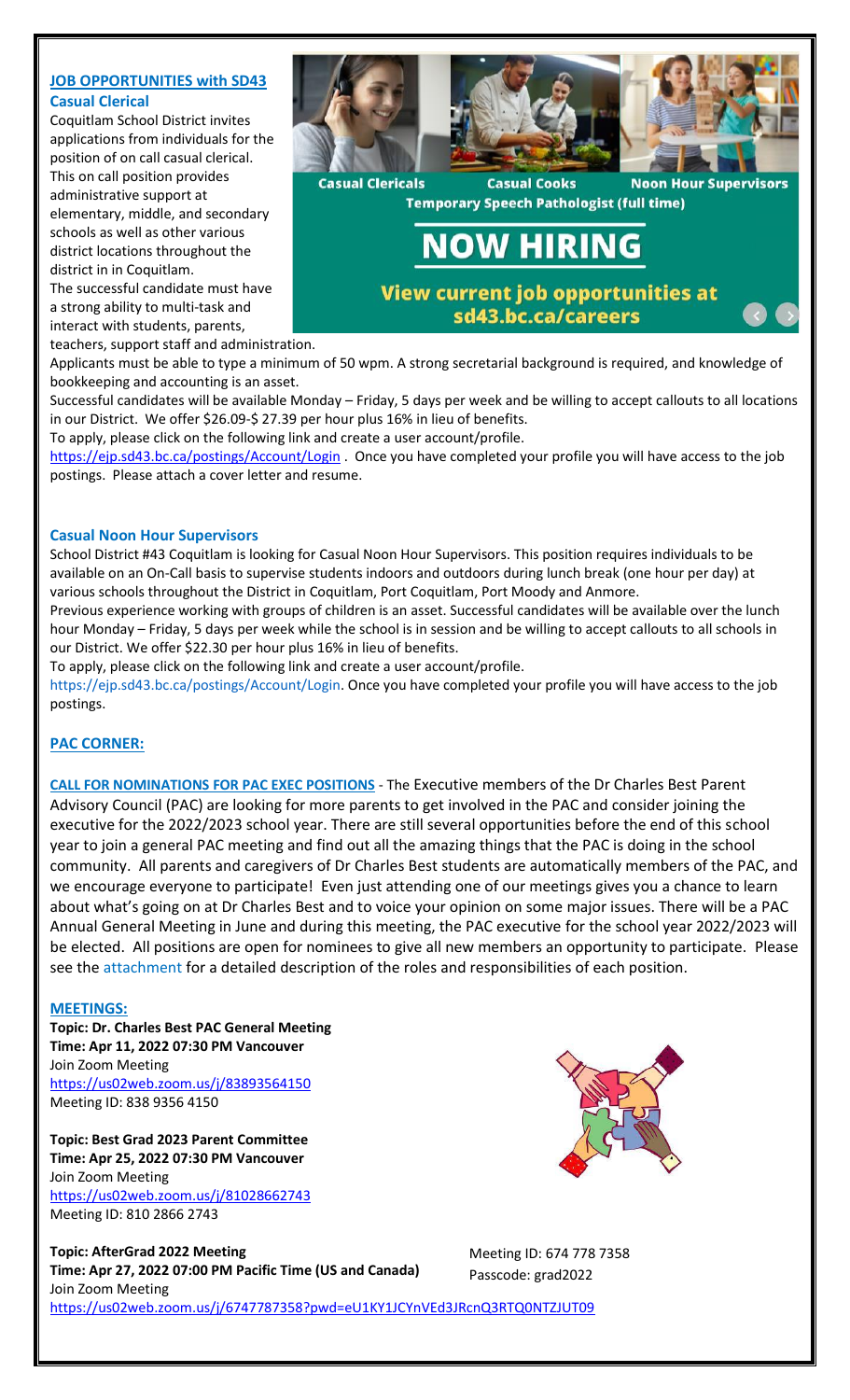**BEST GRAD 2022 Return-It Depot** - There is ONE EASY WAY (at all local Return-It Depots), to donate your refundable bottles & cans to benefit the Best Grad 2022 class:

-- Visit any of the local Return-It Express locations: Barnet Hwy & Falcon Dr. / Blue Mountain & Ridgeway / Caribou Shopping Plaza, N. Road / Lougheed Hwy across from IKEA

-- Ensure your returnables are in CLEAR PLASTIC BAG(s).

- -- At the kiosk, enter account/phone # "604-313-2056" (for Bg2022) and print the required number of labels.
- -- Stick labels on bags, leave them to be sorted & counted. THANK YOU for your support!

#### **POST SECONDARY**

#### **CAREERS AND TRADES APRIL NEWSLETTER** – Attachment

Attached is the April Edition of the Careers & Trades Program Newsletter. This month we will be celebrating Diversity in Trades and are proud to introduce our spotlight student Cameron Ballard. Cameron is a 2020 Heritage Woods grad who completed the SD43 Electricians Program. In his video, Cameron speaks about his learning disability and how trades change his perspective on education.

#### **ALSO IN THIS MONTH'S EDITION:**

- Parent Testimonial- Why parents should be supportive of trades
- General Info & Events
- ACCESS BC- Micro Sampler for Indigenous students in trades
- Upcoming Women in Trades events
- 2022 Junior Firefighters Program news article & highlights
- 2022 WORK in trades award winners

#### **VOLUNTEER OPPORTUNITIES**

Check out th[e Career Centre website > Employment & Volunteering](https://www.sd43.bc.ca/school/charlesbest/ProgramsServices/career/Pages/EmploymentVolunteering.aspx?login=493214402&InitialTabId=Ribbon%2ERead&VisibilityContext=WSSTabPersistence#/=) for a long list of local organizations currently looking for motivated high school students. Here are just a few examples:

- Port Moody Farmers Market, running Sundays 10 am 2 pm
- SFU Summer Camps: Apply by April 24<sup>th</sup>
- Pedalheads Bike Camps, multiple local locations. Apply by May 1

#### **YMCA Summer Work Student Exchange (SWSE)**

This national exchange program will allow 16- and 17-year-old Canadians to spend six weeks this summer to an area of Canada where your second official language is spoken. Students will work full time with a community-based nonprofit organization (paid), stay with a host family and participate in organized program activities. Cost is \$125 and covers travel to/ from the host community and expenses related to the planned activities. Host families will be providing food for three meals/ day. Register for an upcoming info night: [Fri, April 1 @ 7 pm,](https://zoom.us/meeting/register/tJMsdeitrj8jE9VszDwlqkFyJEdDBlITb_Se) or Wed, April 13 @ 7 [pm.](https://zoom.us/meeting/register/tJAsdeyhpzIoE9AjW4825LU4GBDZIKYxL_QD) [Apply here](https://swse.ymcagta.org/) by April 17.

#### **EMILY CARR: HEADSTART IN ART PROGRAM**

SD43 students with a keen interest in art who are currently in Grades 11 or 12 are invited to apply to next school year's Headstart in Arts program. The program will be running at Gleneagle Secondary, Tuesdays 6-9 pm, September 13 – December 13, 2022. Taught by an Emily Carr instructor, the "Foundation Drawing Studio" course will carry degree credit at ECUAD and transfer credit to other Fine Arts program (but not High School credits). Space is strictly limited to 18 students following a first qualified/ first accepted policy. Students are responsible for their tuition and art kit fees. Apply ASAP, but not later than May 5[. More info here.](https://www.sd43.bc.ca/school/charlesbest/ProgramsServices/career/_layouts/15/listform.aspx?PageType=4&ListId=%7B41C9D681%2DFF3F%2D4D5F%2DAD5C%2DC55FEEDEEFEB%7D&ID=584&ContentTypeID=0x010400D72B582DA952864E8938702780493C8C)

#### **SCIENCE WORLD - FUTURE SCIENCE LEADERS**

Future Science Leaders (FSL) presented by Acuitas is an after-school science enrichment program for teens designed to unleash creative potential and build a life-long network of like-minded peers while engaging curious minds with the nature of STEAM (science, technology, engineering, art & design, and math) in sessions led by diverse experts and professionals. Cost is \$500, but financial assistance is available for those who need it. Participants can attend at either the Vancouver location (Science World), or in Surrey.

Must be in Grade 10 or 11 in September 2022. [More info here.](https://www.scienceworld.ca/futurescienceleaders/#-strong-where-and-when-does-em-future-science-leaders-em-happen-strong-)

#### **University of Toronto: Prospective Students Events**

Calling all Grade 11 students who are hoping to apply for UofT. They always encourage BC students to apply by November, so now is a great time to start looking into this.

- Monday, April 11 at 5 pm Pacific Time (virtual). [Register here.](https://apply.adm.utoronto.ca/portal/webcasts?id=a01a6a45-467f-4a7a-942b-a09b9a18c750)
- Sunday, April 24, 9.30 am 12 pm In-Person at the Fairmont Hotel Vancouver. [Register here.](https://mx.technolutions.net/ss/c/VpDhrCrvzjOrNk6AZ3TbHjFLbqWBZPhhofjteQ2YNx82CaUosH1dcVhwZYliQGg4fqoAmVG1Ka_8jV1ZqG7kHkEUUWMfwc8VPjIe6VXHcqaY02ME2QCvDFADSudDQ-wU/3kx/RvkltXeQS-KcXTsaf7PNeQ/h1/qokCettkLEwcVkww2NiO3af-alqvB1eOXLnFAgxLQVQ)
- Monday, April 25 at 5 pm Pacific Time (virtual). [Register here.](https://apply.adm.utoronto.ca/portal/webcasts?id=b08a296d-66ef-4c71-a3e9-6877a0c76ea5)